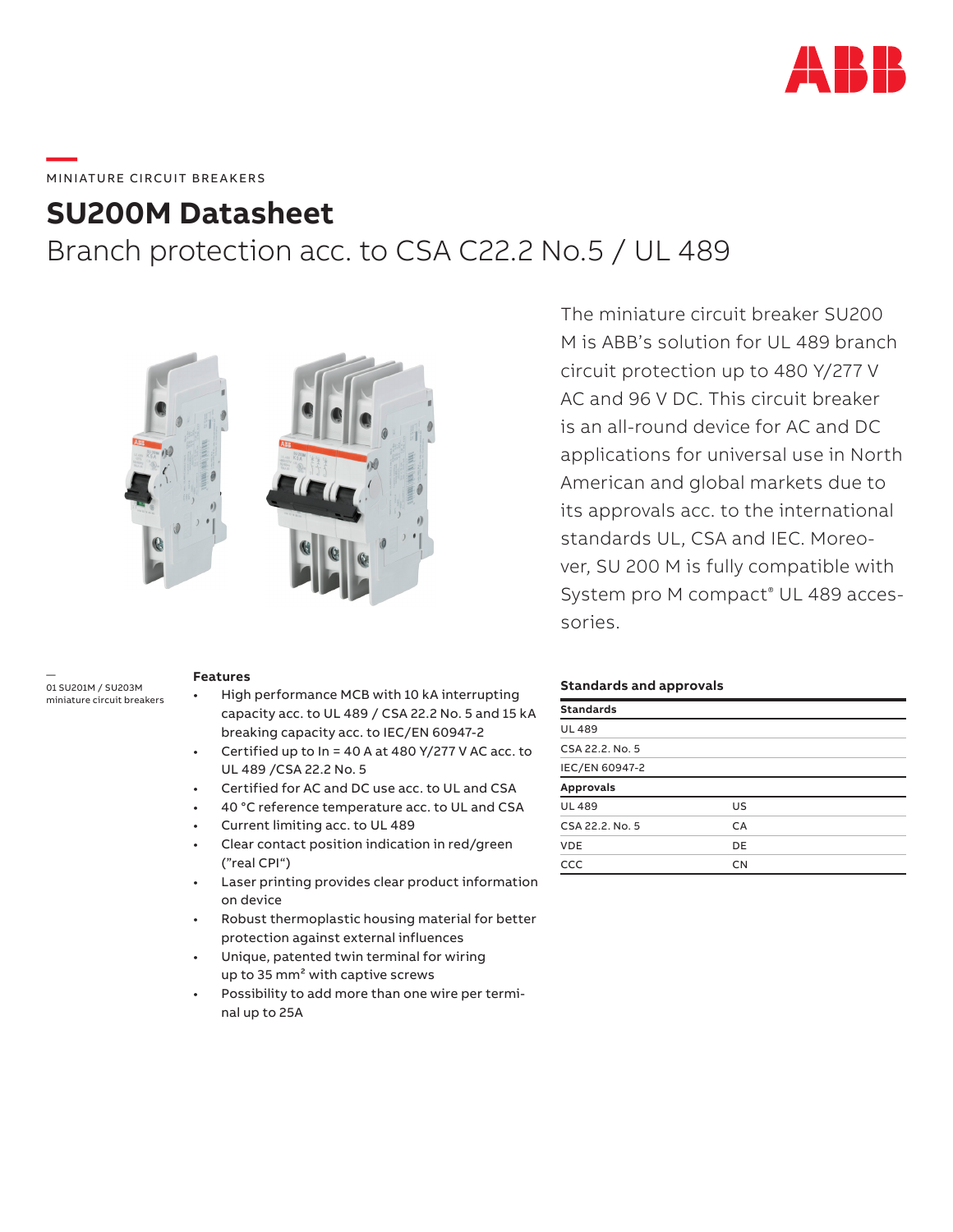Technical data

**—**

| <b>General Data</b>                                               |                                                                                                                                                                                                                                                                                                                      |
|-------------------------------------------------------------------|----------------------------------------------------------------------------------------------------------------------------------------------------------------------------------------------------------------------------------------------------------------------------------------------------------------------|
| Standards                                                         | UL 489, CSA 22.2 No. 5, IEC/EN 60947-2                                                                                                                                                                                                                                                                               |
| Poles                                                             | 1P, 2P, 3P, 4P                                                                                                                                                                                                                                                                                                       |
| Tripping characteristics                                          | C, K, Z                                                                                                                                                                                                                                                                                                              |
| Rated current I                                                   | 0.263A                                                                                                                                                                                                                                                                                                               |
| Rated frequency f                                                 | 50 / 60 Hz, DC (0 Hz)                                                                                                                                                                                                                                                                                                |
| Rated insulation voltage U <sub>i</sub> acc. to IEC/EN 60664-1    | 250 Vac (phase to ground), 440 Vac (phase to phase)                                                                                                                                                                                                                                                                  |
| Overvoltage category                                              | Ш                                                                                                                                                                                                                                                                                                                    |
| Pollution degree                                                  | 3                                                                                                                                                                                                                                                                                                                    |
| Data acc. to UL / CSA                                             |                                                                                                                                                                                                                                                                                                                      |
| Rated voltage                                                     | 1P: 240 Vac up to 63A<br>1P: 277 Vac up to 40A (C and Z characteristic)<br>1P: 277 Vac up to 35A (K characteristic)<br>1P: 48Vdc up to 63A<br>2P +: 480Y / 277 Vac up to 40A (C and Z characteristic)<br>2P +: 480Y / 277 Vac up to 35A (K characteristic)<br>2P +: 240 Vac up to 63A<br>2P +: 96 Vdc (2P in series) |
| Rated interrupting capacity acc. to UL 1077                       |                                                                                                                                                                                                                                                                                                                      |
| Short-circuit current rating acc. to UL 489                       | 10kA                                                                                                                                                                                                                                                                                                                 |
| Application                                                       | ä,                                                                                                                                                                                                                                                                                                                   |
| Reference temperature for tripping characteristics                | 40 °C                                                                                                                                                                                                                                                                                                                |
| Electrical endurance                                              | 6,000 ops (AC), 6,000 ops. (DC); 1 cycle (1s - ON, 9s - OFF)                                                                                                                                                                                                                                                         |
| <b>Mechanical Data</b>                                            |                                                                                                                                                                                                                                                                                                                      |
| Housing                                                           | Insulation group II, RAL 7035                                                                                                                                                                                                                                                                                        |
| Toggle                                                            | Insulation group II, black, sealable                                                                                                                                                                                                                                                                                 |
| Contact position indication                                       | CPI (red ON / green OFF)                                                                                                                                                                                                                                                                                             |
| Protection degree acc. to EN 60529                                | IP20, IP40 in enclosure with cover                                                                                                                                                                                                                                                                                   |
| Mechanical endurance                                              | 20,000 ops.                                                                                                                                                                                                                                                                                                          |
| Shock resistance acc. to IEC/EN 60068-2-27                        | 25 g - 2 shocks - 13 ms                                                                                                                                                                                                                                                                                              |
| Vibration resistance acc. to IEC/EN 60068-2-6                     | 5g - 20 cycles at 51505 Hz with load 0.8 I                                                                                                                                                                                                                                                                           |
| Environmental conditions (damp heat)<br>acc. to IEC/EN 60068-2-30 | 28 cycles with 55°C/90-96% and 25°C/95-100%                                                                                                                                                                                                                                                                          |
| Ambient temperature                                               | -25  +55 °C (with performance derating possibility)                                                                                                                                                                                                                                                                  |
| Storage temperature                                               | $-40+70$ °C                                                                                                                                                                                                                                                                                                          |
| Installation                                                      |                                                                                                                                                                                                                                                                                                                      |
| Terminal                                                          | Failsafe bi-directional cylinder-lift terminal                                                                                                                                                                                                                                                                       |
| Cross-section of conductors (top / bottom) Solid, Stranded        | 35 mm <sup>2</sup> / 35 mm <sup>2</sup>                                                                                                                                                                                                                                                                              |
| Flexible                                                          | 25 mm <sup>2</sup> / 25 mm <sup>2</sup>                                                                                                                                                                                                                                                                              |
|                                                                   | 18 - 4 AWG                                                                                                                                                                                                                                                                                                           |
| Cross-section of busbars (top / bottom)                           | $10 \text{ mm}^2 / 10 \text{ mm}^2$<br>14 - 8 AWG                                                                                                                                                                                                                                                                    |
| <b>Tightening Torque</b>                                          | 2.8 Nm<br>AWG 18-16: 8.85 in-lbs.<br>AWG 14-10: 17.7 in-lbs.<br>AWG 8-4:<br>39.8 in-lbs.                                                                                                                                                                                                                             |
| Screwdriver                                                       | No. 2 Pozidrive                                                                                                                                                                                                                                                                                                      |
| Mounting                                                          | On DIN rail 35 mm acc. to EN 60715 by fast clip                                                                                                                                                                                                                                                                      |
| Mounting position                                                 | any                                                                                                                                                                                                                                                                                                                  |
| Supply                                                            | optional                                                                                                                                                                                                                                                                                                             |
| <b>Dimensions and weight</b>                                      |                                                                                                                                                                                                                                                                                                                      |
| Mounting dimensions acc. to DIN 43880                             | Mounting dimension 1                                                                                                                                                                                                                                                                                                 |
| Pole dimensions (H x D x W)                                       | 88 x 69 x 17.5 mm                                                                                                                                                                                                                                                                                                    |
| Pole weight                                                       | approx. 115 g                                                                                                                                                                                                                                                                                                        |
| <b>Combination with aux. elements</b>                             |                                                                                                                                                                                                                                                                                                                      |
| Auxiliary contact                                                 | Yes                                                                                                                                                                                                                                                                                                                  |
| Signal contact                                                    | Yes                                                                                                                                                                                                                                                                                                                  |
| Shunt trip                                                        | Yes                                                                                                                                                                                                                                                                                                                  |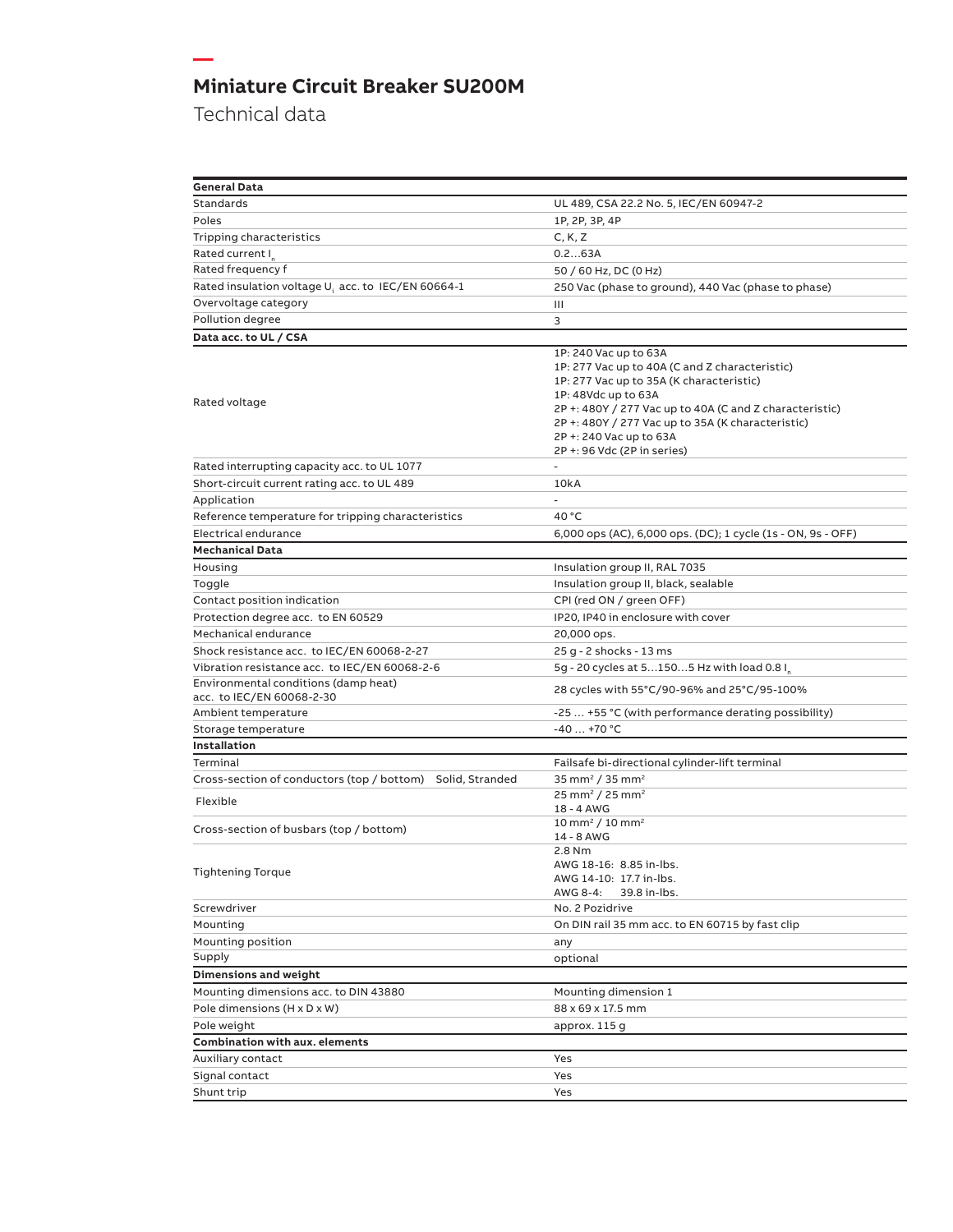Tripping characteristics

**—**

#### — 1) The thermal releases are calibrated to a nominal reference ambient temperature of 40 °C. In the case of higher ambient temperatures, the current values fall by approx. 6 % for each 10 K temperature rise.

2) The indicated tripping values of electromagnetic tripping devices apply to a frequency of 50/60 Hz. The thermal release operates independent of frequency.

3) As from operating temperature (after I<sub>1</sub> > 1h)

| <b>Tripping</b><br>Acc. to |           | Rated current | Thermal release <sup>1)</sup>           |                                     |                      |                                       | Electromagnetic release <sup>2)</sup> |                         |
|----------------------------|-----------|---------------|-----------------------------------------|-------------------------------------|----------------------|---------------------------------------|---------------------------------------|-------------------------|
| charac-                    | teristics |               | Currents:                               |                                     | <b>Tripping time</b> | Range of<br>instantaneous<br>tripping |                                       | <b>Tripping</b><br>time |
|                            |           |               | conventional<br>non-tripping<br>current | conventional<br>tripping<br>current |                      |                                       |                                       |                         |
|                            |           | ٠,            |                                         | ٠,                                  |                      |                                       |                                       |                         |
|                            | C         | 0.5 to 63 A   | $1.03 \cdot I_n$                        |                                     | >1 h                 | $5 \cdot I_n$                         |                                       | > 0.2 s                 |
|                            |           |               |                                         | $1.25 -$                            | $< 1 h^{3}$          |                                       | $10 -$                                | 0.2 s                   |
|                            | K         | 0.5 to 63 A   | $1.03 \cdot I_n$                        |                                     | >1 h                 | $10 - 1$                              |                                       | > 0.2 s                 |
| <b>UL489</b>               |           |               |                                         | $1.25 - 1$                          | $< 1 h^{3}$          |                                       | $14 \cdot I$                          | 0.2 s                   |
|                            |           | 0.5 to 63 A   | $1.03 \cdot I_n$                        |                                     | >1 h                 | $2 \cdot I_n$                         |                                       | > 0.2 s                 |
|                            | Z         |               |                                         | $1.25 -$                            | $< 1 h^{3}$          |                                       | $3 \cdot 1$                           | 0.2 s                   |







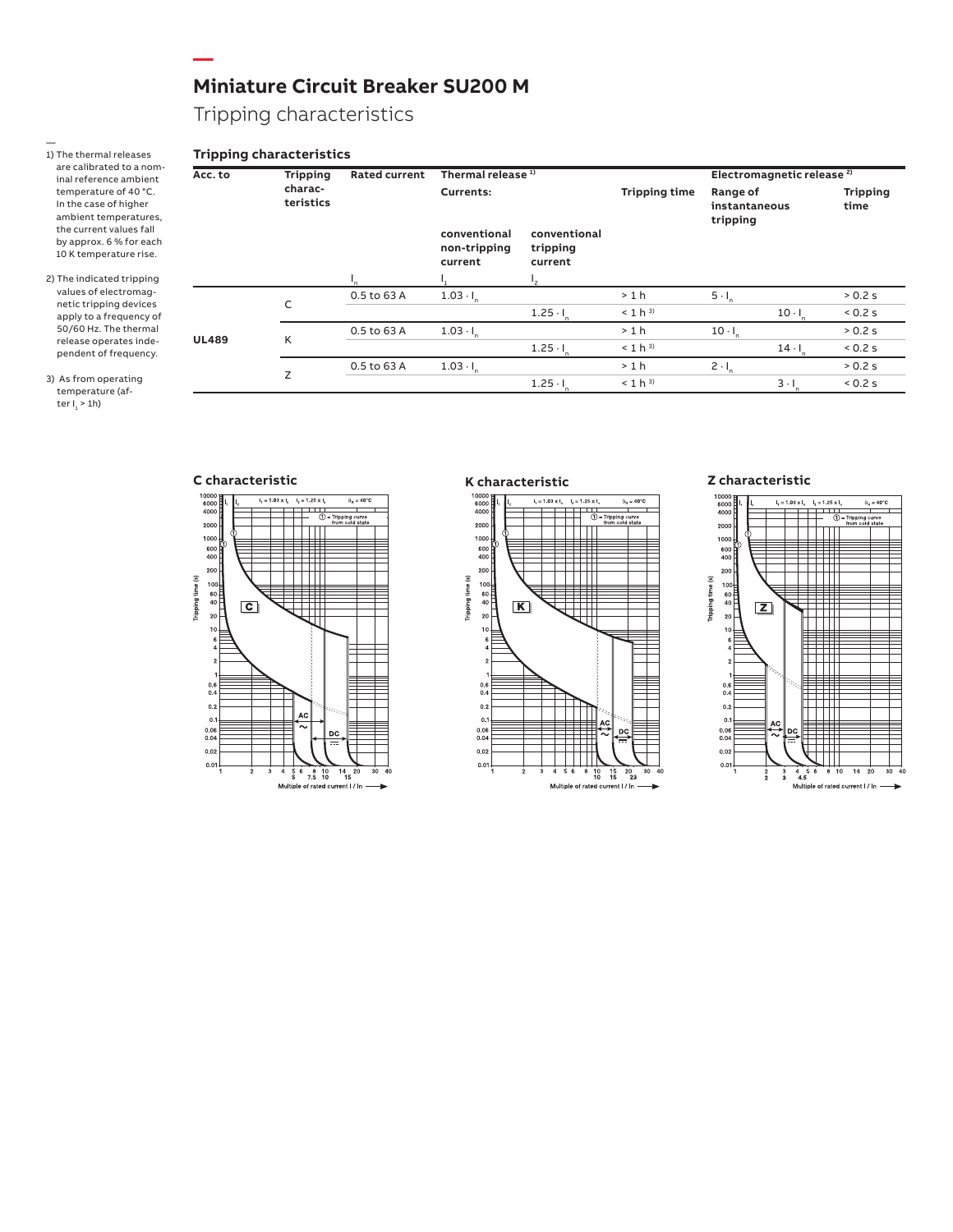### **Miniature Circuit Breaker SU200M Temperature Derating**

**Maximum operating current(A) at ambient temperature T**

### Deviating ambient temperature

**—**

The rated value of the current of a miniature circuit breaker of SU200 M series refers to a reference ambient temperature of 40 °C acc. to UL489 o UL/CSA. The following table shows derating factors for ambient temperature from -40 °C to 70 °C for the characteristics C, K, Z.

|              | Rated          |          |          |          |          |       |       |       |       |                |       |       |       |
|--------------|----------------|----------|----------|----------|----------|-------|-------|-------|-------|----------------|-------|-------|-------|
| Standard     | current<br>(A) | $-40 °C$ | $-30 °C$ | $-20 °C$ | $-10 °C$ | 0 °C  | 10 °C | 20 °C | 30 °C | 40 °C          | 50 °C | 60 °C | 70 °C |
|              | 0.2            | 0.27     | 0.26     | 0.25     | 0.24     | 0.23  | 0.22  | 0.22  | 0.21  | 0.2            | 0.19  | 0.19  | 0.18  |
|              | 0.3            | 0.40     | 0.39     | 0.37     | 0.36     | 0.35  | 0.33  | 0.32  | 0.31  | 0.3            | 0.29  | 0.28  | 0.27  |
|              | 0.5            | 0.67     | 0.64     | 0.62     | 0.60     | 0.58  | 0.56  | 0.54  | 0.52  | 0.5            | 0.48  | 0.46  | 0.45  |
|              | 0.75           | 1.00     | 0.97     | 0.93     | 0.90     | 0.87  | 0.84  | 0.81  | 0.78  | 0.75           | 0.72  | 0.70  | 0.67  |
|              | $\mathbf{1}$   | 1.34     | 1.29     | 1.24     | 1.20     | 1.16  | 1.12  | 1.08  | 1.04  | $\mathbf{1}$   | 0.96  | 0.93  | 0.89  |
|              | 1.6            | 1.74     | 1.68     | 1.62     | 1.56     | 1.50  | 1.45  | 1.40  | 1.35  | 1.3            | 1.25  | 1.21  | 1.16  |
|              | $\overline{c}$ | 2.67     | 2.58     | 2.49     | 2.40     | 2.31  | 2.23  | 2.15  | 2.07  | $\overline{c}$ | 1.93  | 1.85  | 1.79  |
|              | 3              | 4.01     | 3.87     | 3.73     | 3.60     | 3.47  | 3.35  | 3.23  | 3.11  | 3              | 2.89  | 2.78  | 2.68  |
|              | 4              | 5.35     | 5.16     | 4.97     | 4.80     | 4.63  | 4.46  | 4.30  | 4.15  | $\overline{4}$ | 3.85  | 3.71  | 3.57  |
|              | 5              | 6.69     | 6.45     | 6.22     | 6.00     | 5.78  | 5.58  | 5.38  | 5.19  | 5              | 4.82  | 4.64  | 4.47  |
|              | 6              | 8.02     | 7.74     | 7.46     | 7.20     | 6.94  | 6.69  | 6.45  | 6.22  | 6              | 5.78  | 5.56  | 5.36  |
|              | 8              | 10.70    | 10.32    | 9.95     | 9.59     | 9.25  | 8.92  | 8.60  | 8.30  | 8              | 7.70  | 7.42  | 7.14  |
| <b>UL489</b> | 10             | 13.37    | 12.90    | 12.44    | 11.99    | 11.56 | 11.15 | 10.75 | 10.37 | 10             | 9.63  | 9.27  | 8.93  |
|              | 13             | 17.38    | 16.76    | 16.17    | 15.59    | 15.03 | 14.50 | 13.98 | 13.48 | 13             | 12.52 | 12.06 | 11.61 |
|              | 15             | 20.06    | 19.34    | 18.65    | 17.99    | 17.35 | 16.73 | 16.13 | 15.56 | 15             | 14.45 | 13.91 | 13.40 |
|              | 16             | 21.40    | 20.63    | 19.90    | 19.19    | 18.50 | 17.84 | 17.21 | 16.59 | 16             | 15.41 | 14.84 | 14.29 |
|              | 20             | 26.75    | 25.79    | 24.87    | 23.98    | 23.13 | 22.30 | 21.51 | 20.74 | 20             | 19.26 | 18.55 | 17.86 |
|              | 25             | 33.43    | 32.24    | 31.09    | 29.98    | 28.91 | 27.88 | 26.88 | 25.93 | 25             | 24.08 | 23.18 | 22.33 |
|              | 30             | 40.12    | 38.69    | 37.31    | 35.98    | 34.69 | 33.45 | 32.26 | 31.11 | 30             | 28.89 | 27.82 | 26.79 |
|              | 32             | 42.79    | 41.27    | 39.79    | 38.37    | 37.01 | 35.69 | 34.41 | 33.18 | 32             | 30.82 | 29.68 | 28.58 |
|              | 35             | 46.81    | 45.14    | 43.53    | 41.97    | 40.47 | 39.03 | 37.64 | 36.30 | 35             | 33.71 | 32.46 | 31.26 |
|              | 40             | 53.49    | 51.58    | 49.74    | 47.97    | 46.26 | 44.61 | 43.01 | 41.48 | 40             | 38.52 | 37.09 | 35.72 |
|              | 50             | 66.87    | 64.48    | 62.18    | 59.96    | 57.82 | 55.76 | 53.77 | 51.85 | 50             | 48.15 | 46.37 | 44.65 |
|              | 60             | 80.24    | 77.38    | 74.61    | 71.95    | 69.39 | 66.91 | 64.52 | 62.22 | 60             | 57.78 | 55.64 | 53.58 |
|              | 63             | 84.25    | 81.24    | 78.35    | 75.55    | 72.85 | 70.25 | 67.75 | 65.33 | 63             | 60.67 | 58.42 | 56.26 |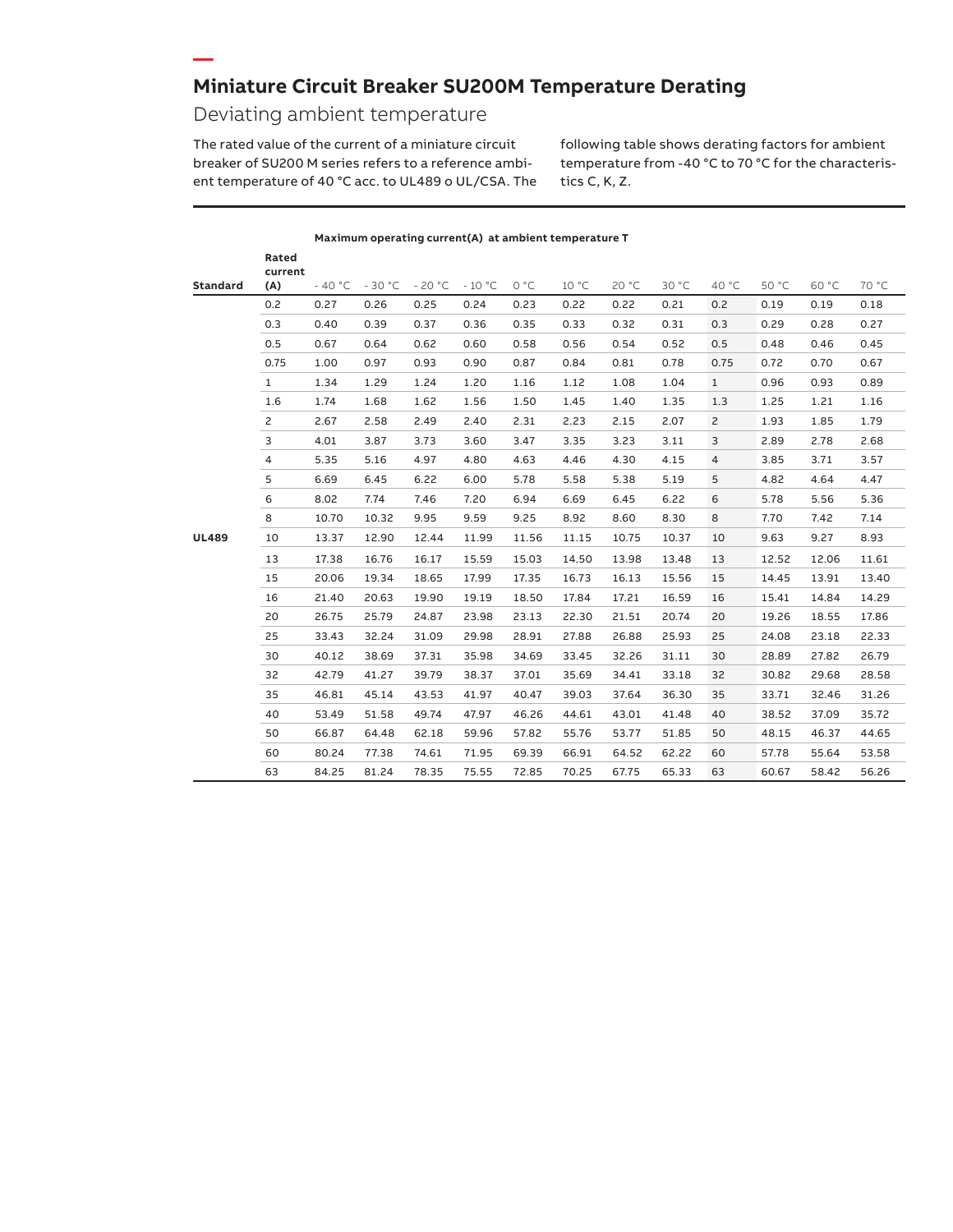#### **Miniature Circuit Breaker SU200 M Derating**

### Influence of adjacent devices, internal resistance and power loss

#### **Influence of adjacent devices**

**—**

If several miniature circuit breakers are installed directly side by side with high load on all poles, a correction factor has to be applied to the rated current (see table). If distance pieces are used, the factor is not to be considered.

| <b>Factor F</b> |  |
|-----------------|--|
|                 |  |
| 0.9             |  |
| 0.8             |  |
| 0.75            |  |
|                 |  |

#### **— Internal resistance and power loss per pole (SU200M/SU200MR)**

|                          | C and K tripping characteristics                  |                          | Z tripping characteristic              |                          |  |
|--------------------------|---------------------------------------------------|--------------------------|----------------------------------------|--------------------------|--|
| <b>Rated current (A)</b> | Internal resistance <sup>(1)</sup><br>$(m\Omega)$ | <b>Power loss</b><br>(W) | Internal resistance (1)<br>$(m\Omega)$ | <b>Power loss</b><br>(W) |  |
| 0.2                      | 42500 / 25300                                     | 1.7/1.01                 | $\overline{a}$                         |                          |  |
| 0.3                      | 18889 / 13700                                     | 1.7/1.23                 |                                        |                          |  |
| 0.5                      | 5600 / 4740                                       | 1.4 / 1.19               | 9000                                   | 2.3                      |  |
| 0.75                     | 2489 / 2067                                       | 1.4 / 1.16               | $\overline{a}$                         |                          |  |
| 1                        | 1400 / 1270                                       | 1.4 / 1.27               | 2200                                   | 2.2                      |  |
| 1.6 (1.5 for SU200MR)    | 703 / 610                                         | 1.8 / 1.56               | 1000                                   | 2.6                      |  |
| $\overline{c}$           | 450 / 442                                         | 1.8 / 1.77               | 650                                    | 2.6                      |  |
| 3                        | 178 / 140                                         | 1.6 / 1.26               | 250                                    | 2.3                      |  |
| 4                        | 113/109                                           | 1.8 / 1.75               | 140                                    | 2.2                      |  |
| 5                        | 50/50                                             | 1.31 / 1.26              | 100                                    | 2.5                      |  |
| 6                        | 56/54                                             | 2.0 / 1.94               | 70                                     | 2.5                      |  |
| 8                        | 23/22                                             | 1.5/1.41                 | 28                                     | 1.8                      |  |
| 10                       | 21/18.2                                           | 2.1 / 1.82               | 21                                     | 2.1                      |  |
| 13                       | 14/14.8                                           | 2.3 / 2.5                | 17                                     | 2.9                      |  |
| 15                       | 11/8.1                                            | 2.4 / 1.83               | 13                                     | 2.9                      |  |
| 16                       | 9.8 / 11.1                                        | 2.5 / 2.83               | 10                                     | 2.6                      |  |
| 20                       | 6.3 / 8.5                                         | 2.5 / 3.40               | 6.5                                    | 2.6                      |  |
| 25                       | 5.1 / 5.5                                         | 3.2 / 3.43               | 5.1                                    | 3.2                      |  |
| 30                       | 3.9 / 3.8                                         | 3.5 / 3.39               | 3.9                                    | 3.5                      |  |
| 32                       | 3.6 / 4.6                                         | 3.7 / 4.70               | 3.6                                    | 3.7                      |  |
| 35                       | 3.3 / 3.9                                         | 4.1 / 4.76               | 3.3                                    | 4.1                      |  |
| 40                       | 2.8 / 2.8                                         | 4.54 / 4.40              | 2.8                                    | 4.5                      |  |
| 50                       | 1.8 / 1.7                                         | 4.5 / 4.25               | 1.8                                    | 4.5                      |  |
| 60                       | 1.4/1.7                                           | 4.9 / 6.18               | 1.4                                    | 4.9                      |  |
| 63                       | 1.4/1.9                                           | 5.4 / 7.56               | 1.4                                    | 5.4                      |  |

Internal resistances are subject to application specific and environment-specific conditions and are therefore to be considered as typical values.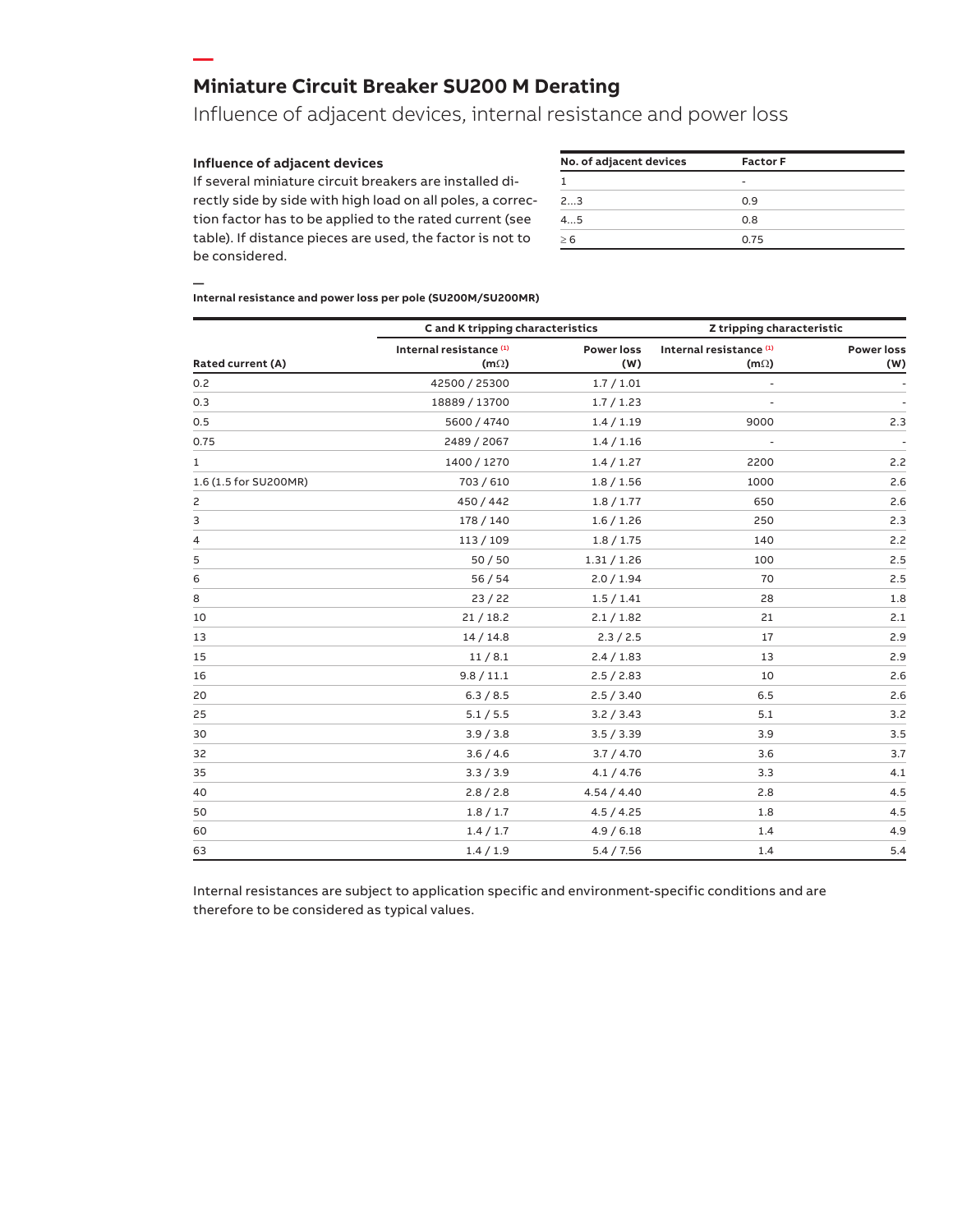**—**

Current limiting -  $I_{peak}$  and I<sup>2</sup>t values acc. to UL489

| <b>Type</b> | Voltage  | Current | <b>Power Factor</b> | <b>Phase</b> | $\mathbf{I}_{\text{peak}}$ | $l^2t$              |
|-------------|----------|---------|---------------------|--------------|----------------------------|---------------------|
|             |          | (A)     |                     |              | (kA)                       | (kA <sup>2</sup> S) |
| SU203M-K0.2 | 480Y/277 | 10000   | $0.45 - 0.5$        | 3            | 0.026                      | 0.008               |
| SU203M-K7   | 480Y/277 | 4095    | $0.45 - 0.5$        | 3            | 2.3                        | 11.9                |
| SU203M-K7   | 480Y/277 | 7500    | $0.45 - 0.5$        | 3            | 3.4                        | 16.7                |
| SU203M-K7   | 480Y/277 | 10000   | $0.45 - 0.5$        | 3            | 4.6                        | 19.0                |
| SU203M-K20  | 480Y/277 | 4095    | $0.45 - 0.5$        | 3            | 2.9                        | 18.1                |
| SU203M-K20  | 480Y/277 | 7500    | $0.45 - 0.5$        | 3            | 4.3                        | 28.1                |
| SU203M-K20  | 480Y/277 | 10000   | $0.45 - 0.5$        | 3            | 6.4                        | 34.6                |
| SU203M-K35  | 480Y/277 | 4095    | $0.45 - 0.5$        | 3            | 3.4                        | 27.9                |
| SU203M-K35  | 480Y/277 | 7500    | $0.45 - 0.5$        | 3            | 4.7                        | 33.1                |
| SU203M-K35  | 480Y/277 | 10000   | $0.45 - 0.5$        | 3            | 9.0                        | 72.0                |
| SU203M-C40  | 480Y/277 | 4095    | $0.45 - 0.5$        | 3            | 3.4                        | 22.8                |
| SU203M-C40  | 480Y/277 | 7500    | $0.45 - 0.5$        | 3            | 5.1                        | 42.5                |
| SU203M-C40  | 480Y/277 | 10000   | $0.45 - 0.5$        | 3            | 9.3                        | 74.6                |
| SU201M-K0.2 | 277      | 10000   | $0.45 - 0.5$        | $1\,$        | 0.7                        | 0.092               |
| SU201M-K7   | 277      | 4095    | $0.45 - 0.5$        | 1            | 2.5                        | 10.5                |
| SU201M-K7   | 277      | 7500    | $0.45 - 0.5$        | 1            | 3.4                        | 16.9                |
| SU201M-K7   | 277      | 10000   | $0.45 - 0.5$        | $\mathbf 1$  | 3.4                        | 14.5                |
| SU201M-K20  | 277      | 4095    | $0.45 - 0.5$        | 1            | 2.8                        | 14.7                |
| SU201M-K20  | 277      | 7500    | $0.45 - 0.5$        | 1            | 4.1                        | 23.5                |
| SU201M-K20  | 277      | 10000   | $0.45 - 0.5$        | 1            | 4.7                        | 32.5                |
| SU201M-K35  | 277      | 4095    | $0.45 - 0.5$        | 1            | 3.0                        | 19.8                |
| SU201M-K35  | 277      | 7500    | $0.45 - 0.5$        | 1            | 4.7                        | 36.5                |
| SU201M-K35  | 277      | 10000   | $0.45 - 0.5$        | $1\,$        | 4.4                        | 22.1                |
| SU201M-C40  | 277      | 4095    | $0.45 - 0.5$        | 1            | 3.6                        | 22.9                |
| SU201M-C40  | 277      | 7500    | $0.45 - 0.5$        | 1            | 5.3                        | 52.6                |
| SU201M-C40  | 277      | 10000   | $0.45 - 0.5$        | 1            | 5.9                        | 44.9                |
| SU203M-K63  | 240      | 4095    | $0.45 - 0.5$        | 3            | 3.6                        | 19.9                |
| SU203M-K63  | 240      | 7500    | $0.45 - 0.5$        | 3            | 5.1                        | 33.0                |
| SU203M-K63  | 240      | 10000   | $0.45 - 0.5$        | 3            | 6.3                        | 43.3                |
| SU201M-K63  | 240      | 4095    | $0.45 - 0.5$        | 1            | 3.9                        | 33.8                |
| SU201M-K63  | 240      | 7500    | $0.45 - 0.5$        | 1            | 5.2                        | 43.8                |
| SU201M-K63  | 240      | 10000   | $0.45 - 0.5$        | 1            | 6.5                        | 61.8                |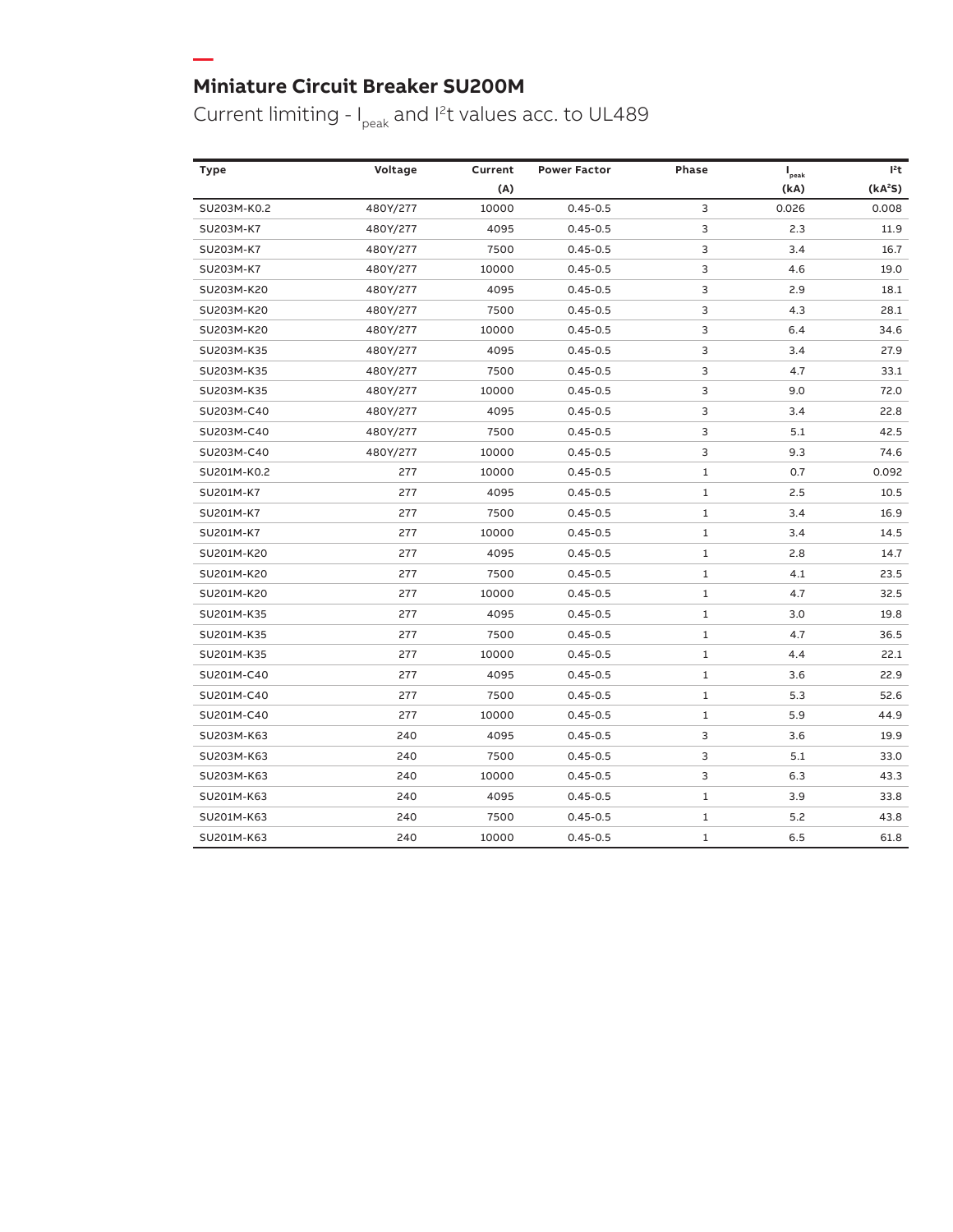Accessory overview and dimensional drawing

#### $\overline{\phantom{0}}$ **H:** Auxiliary contact (S2C-H6RU)

**S/H:** Signal contact (S2C-S6RU)

**ST:** Shunt trip for SU200M MCB (S2C-A...U)

**—**

The certification of the accessories has been done with one accessory only. The number of electrical operations is limited to 4,000 operations for the maximum combinations and the combinations including shunt trips.





| 35<br>17.5                                                                                       | 52.5                                                                        | 70                                                                                                             |
|--------------------------------------------------------------------------------------------------|-----------------------------------------------------------------------------|----------------------------------------------------------------------------------------------------------------|
| 63<br>Θ<br>Ŧ,<br><b>Janeto</b><br>(America)<br>40.00                                             | €<br>€<br>Ð<br><b>America</b><br>n an<br>America                            | ⊛<br>⊕<br>Ç.<br>⊕<br>Amro)<br>ورمية<br>Ten na<br>America                                                       |
| ABB<br>ABB<br>冒<br>œ                                                                             | ABB<br>冒<br>56                                                              | ABB<br>1 –                                                                                                     |
| $\overline{\text{max}}$<br>$\overline{\phantom{a}}$<br>$\overline{\phantom{a}}$<br>Ф,<br>₩<br>¥, | $\overline{\phantom{a}}$<br>$\overline{\phantom{a}}$<br>டை<br>Ģ,<br>⊕<br>Ф, | $\overline{a}$<br>$\overline{\phantom{a}}$<br>(au)<br>$\overline{C}$<br>$\mathbb{G}_\mathbb{P}$<br>æ<br>9<br>⊛ |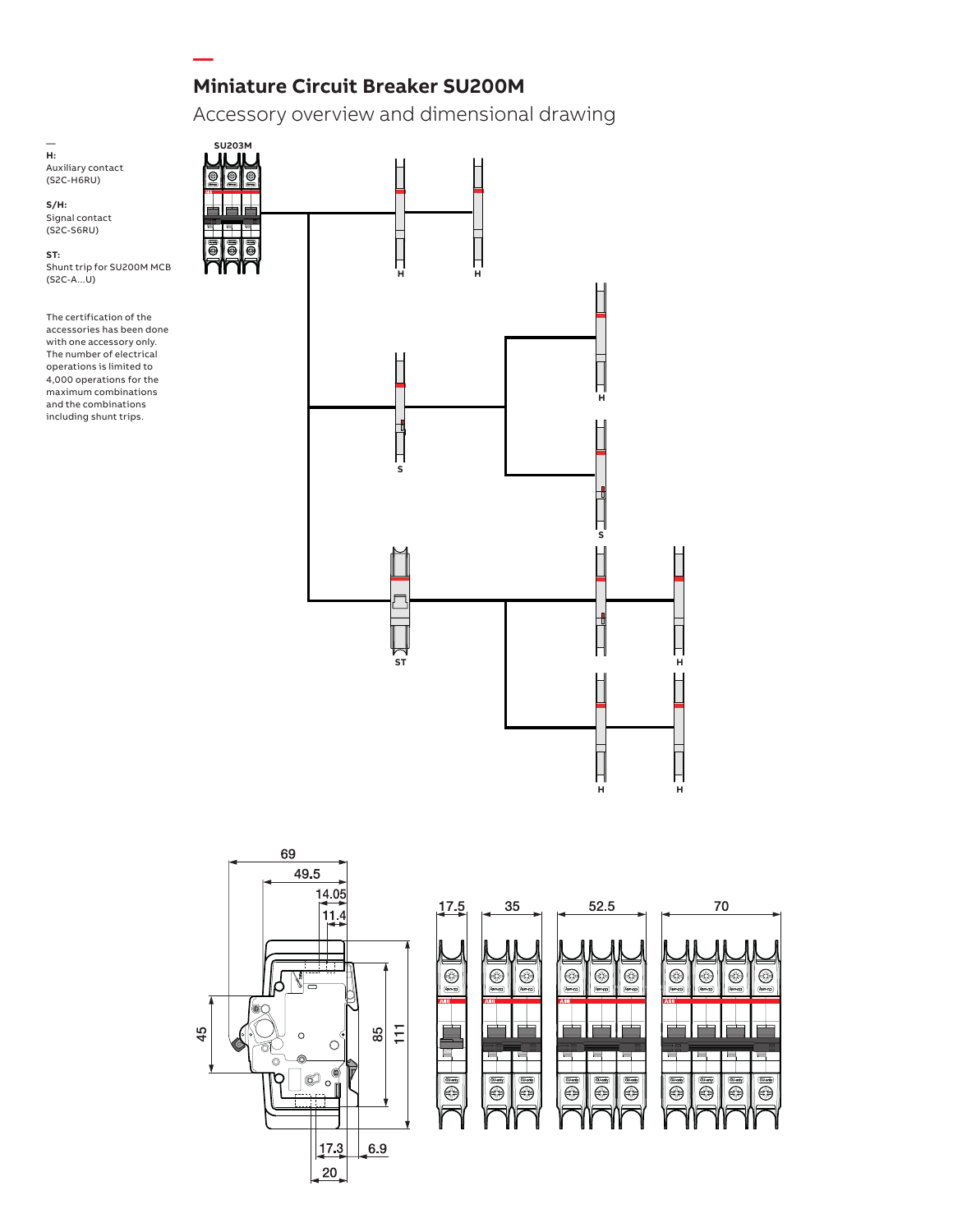Ordering data characteristic C

**—**



| <b>Type</b>     | Rated<br>Current | 1 pole<br>Part number | 2 poles<br>Part number | 3 poles<br>Part number | 4 poles<br>Part number |
|-----------------|------------------|-----------------------|------------------------|------------------------|------------------------|
|                 | 0.5A             | SU201M-C0.5           | SU202M-C0.5            | SU203M-C0.5            | SU204M-C0.5            |
|                 | 1.0A             | SU201M-C1             | SU202M-C1              | SU203M-C1              | SU204M-C1              |
|                 | 1.6A             | SU201M-C1.6           | SU202M-C1.6            | SU203M-C1.6            | SU204M-C1.6            |
|                 | 2.0A             | SU201M-C2             | SU202M-C2              | SU203M-C2              | SU204M-C2              |
|                 | 3.0A             | SU201M-C3             | SU202M-C3              | SU203M-C3              | SU204M-C3              |
|                 | 4.0 A            | SU201M-C4             | SU202M-C4              | SU203M-C4              | SU204M-C4              |
|                 | 5.0 A            | SU201M-C5             | SU202M-C5              | SU203M-C5              | SU204M-C5              |
|                 | 6.0 A            | SU201M-C6             | SU202M-C6              | SU203M-C6              | SU204M-C6              |
|                 | 7.0 A            | SU201M-C7             | SU202M-C7              | SU203M-C7              | SU204M-C7              |
|                 | 8.0 A            | SU201M-C8             | SU202M-C8              | SU203M-C8              | SU204M-C8              |
|                 | 10.0 A           | SU201M-C10            | SU202M-C10             | SU203M-C10             | SU204M-C10             |
| <b>SU200M-C</b> | 13.0 A           | SU201M-C13            | SU202M-C13             | SU203M-C13             | SU204M-C13             |
|                 | 15.0 A           | SU201M-C15            | SU202M-C15             | SU203M-C15             | SU204M-C15             |
|                 | 16.0 A           | SU201M-C16            | SU202M-C16             | SU203M-C16             | SU204M-C16             |
|                 | 20.0 A           | SU201M-C20            | SU202M-C20             | SU203M-C20             | SU204M-C20             |
|                 | 25.0 A           | SU201M-C25            | SU202M-C25             | SU203M-C25             | SU204M-C25             |
|                 | 30.0 A           | SU201M-C30            | SU202M-C30             | SU203M-C30             | SU204M-C30             |
|                 | 32.0 A           | SU201M-C32            | SU202M-C32             | SU203M-C32             | SU204M-C32             |
|                 | 35.0 A           | SU201M-C35            | SU202M-C35             | SU203M-C35             | SU204M-C35             |
|                 | 40.0 A           | SU201M-C40            | SU202M-C40             | SU203M-C40             | SU204M-C40             |
|                 | 50.0 A           | SU201M-C50            | SU202M-C50             | SU203M-C50             | SU204M-C50             |
|                 | 60.0 A           | SU201M-C60            | SU202M-C60             | SU203M-C60             | SU204M-C60             |
|                 | 63.0 A           | SU201M-C63            | SU202M-C63             | SU203M-C63             | SU204M-C63             |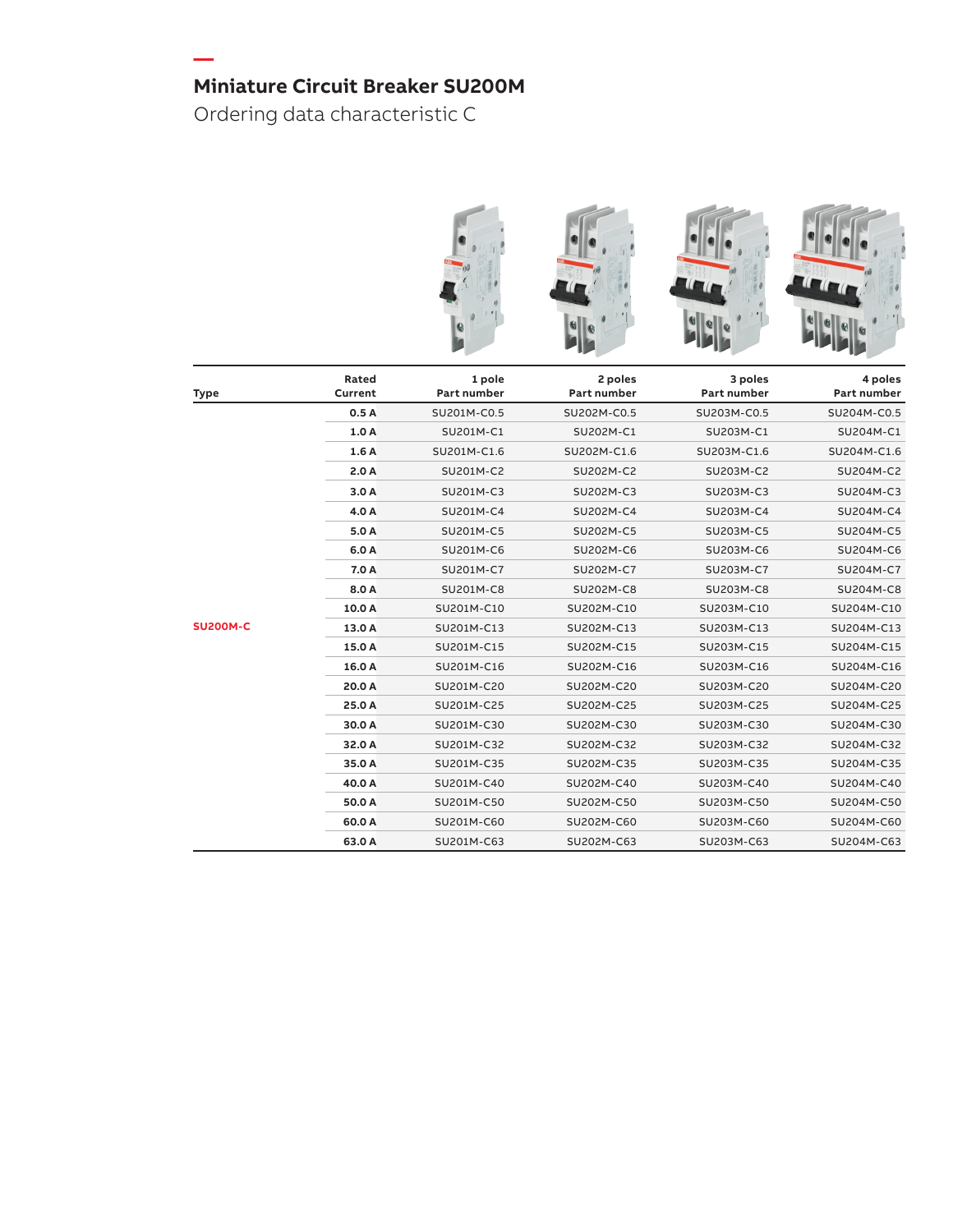Ordering data characteristic K

**—**



|                 | 0.5A   | SU201M-K0.5  | SU202M-K0.5  | SU203M-K0.5  | SU204M-K0.5  |
|-----------------|--------|--------------|--------------|--------------|--------------|
|                 | 0.75A  | SU201M-K0.75 | SU202M-K0.75 | SU203M-K0.75 | SU204M-K0.75 |
|                 | 1.0A   | SU201M-K1    | SU202M-K1    | SU203M-K1    | SU204M-K1    |
|                 | 1.6A   | SU201M-K1.6  | SU202M-K1.6  | SU203M-K1.6  | SU204M-K1.6  |
|                 | 2.0A   | SU201M-K2    | SU202M-K2    | SU203M-K2    | SU204M-K2    |
|                 | 3.0A   | SU201M-K3    | SU202M-K3    | SU203M-K3    | SU204M-K3    |
|                 | 4.0 A  | SU201M-K4    | SU202M-K4    | SU203M-K4    | SU204M-K4    |
|                 | 5.0 A  | SU201M-K5    | SU202M-K5    | SU203M-K5    | SU204M-K5    |
|                 | 6.0 A  | SU201M-K6    | SU202M-K6    | SU203M-K6    | SU204M-K6    |
|                 | 7.0 A  | SU201M-K7    | SU202M-K7    | SU203M-K7    | SU204M-K7    |
| <b>SU200M-K</b> | 8.0 A  | SU201M-K8    | SU202M-K8    | SU203M-K8    | SU204M-K8    |
|                 | 10.0 A | SU201M-K10   | SU202M-K10   | SU203M-K10   | SU204M-K10   |
|                 | 13.0 A | SU201M-K13   | SU202M-K13   | SU203M-K13   | SU204M-K13   |
|                 | 15.0 A | SU201M-K15   | SU202M-K15   | SU203M-K15   | SU204M-K15   |
|                 | 16.0 A | SU201M-K16   | SU202M-K16   | SU203M-K16   | SU204M-K16   |
|                 | 20.0 A | SU201M-K20   | SU202M-K20   | SU203M-K20   | SU204M-K20   |
|                 | 25.0 A | SU201M-K25   | SU202M-K25   | SU203M-K25   | SU204M-K25   |
|                 | 30.0 A | SU201M-K30   | SU202M-K30   | SU203M-K30   | SU204M-K30   |
|                 | 32.0 A | SU201M-K32   | SU202M-K32   | SU203M-K32   | SU204M-K32   |
|                 | 35.0 A | SU201M-K35   | SU202M-K35   | SU203M-K35   | SU204M-K35   |
|                 | 40.0 A | SU201M-K40   | SU202M-K40   | SU203M-K40   | SU204M-K40   |
|                 | 50.0 A | SU201M-K50   | SU202M-K50   | SU203M-K50   | SU204M-K50   |
|                 | 60.0A  | SU201M-K60   | SU202M-K60   | SU203M-K60   | SU204M-K60   |
|                 | 63.0 A | SU201M-K63   | SU202M-K63   | SU203M-K63   | SU204M-K63   |